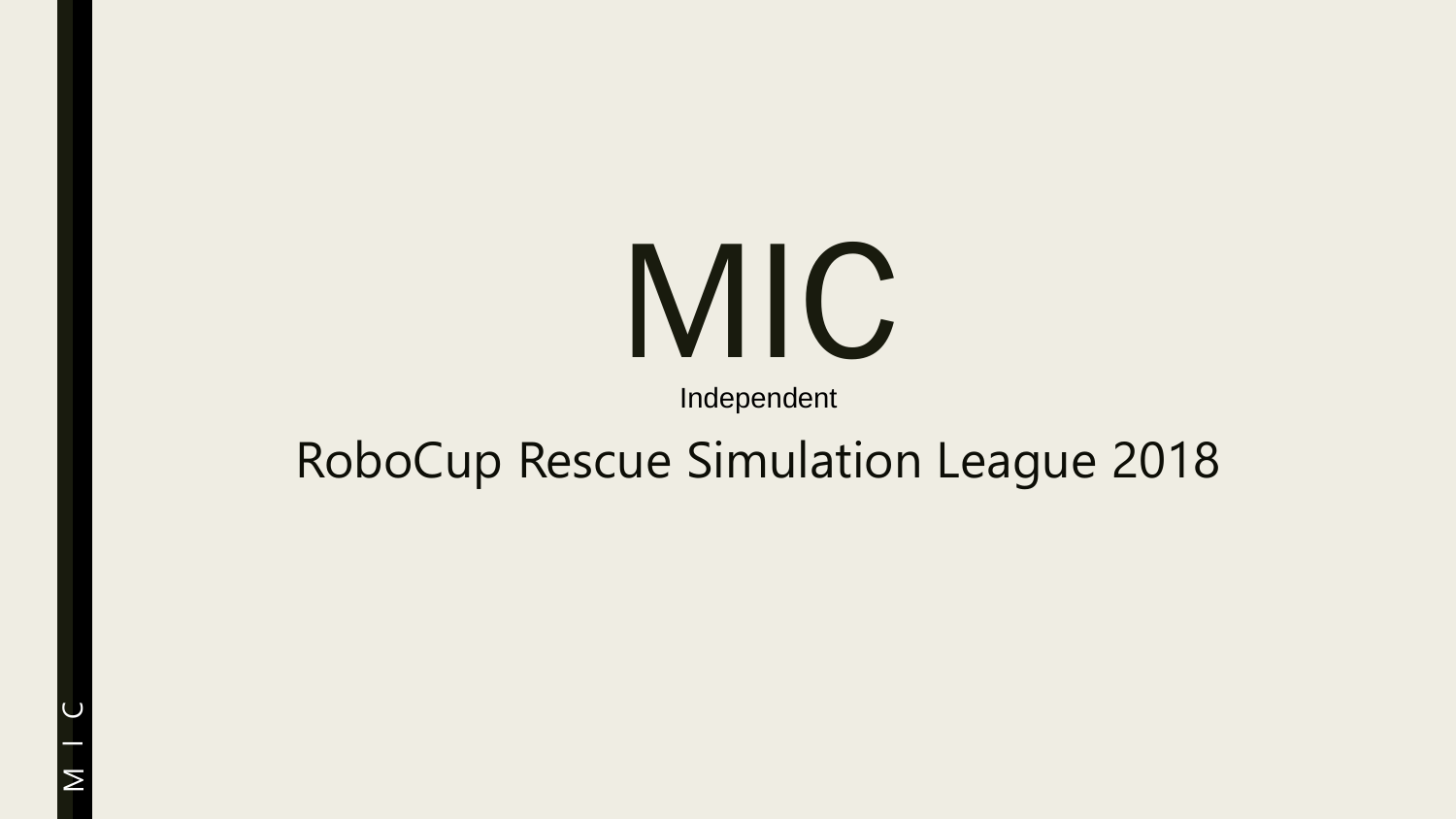## Introduction

#### **Agents**

- Police Force
- Fire Brigade
- Ambulance Team
- **Clustering** 
	- DBSCAN
- Path Planning
	- Primary Path Planning
	- Ant Colony Optimization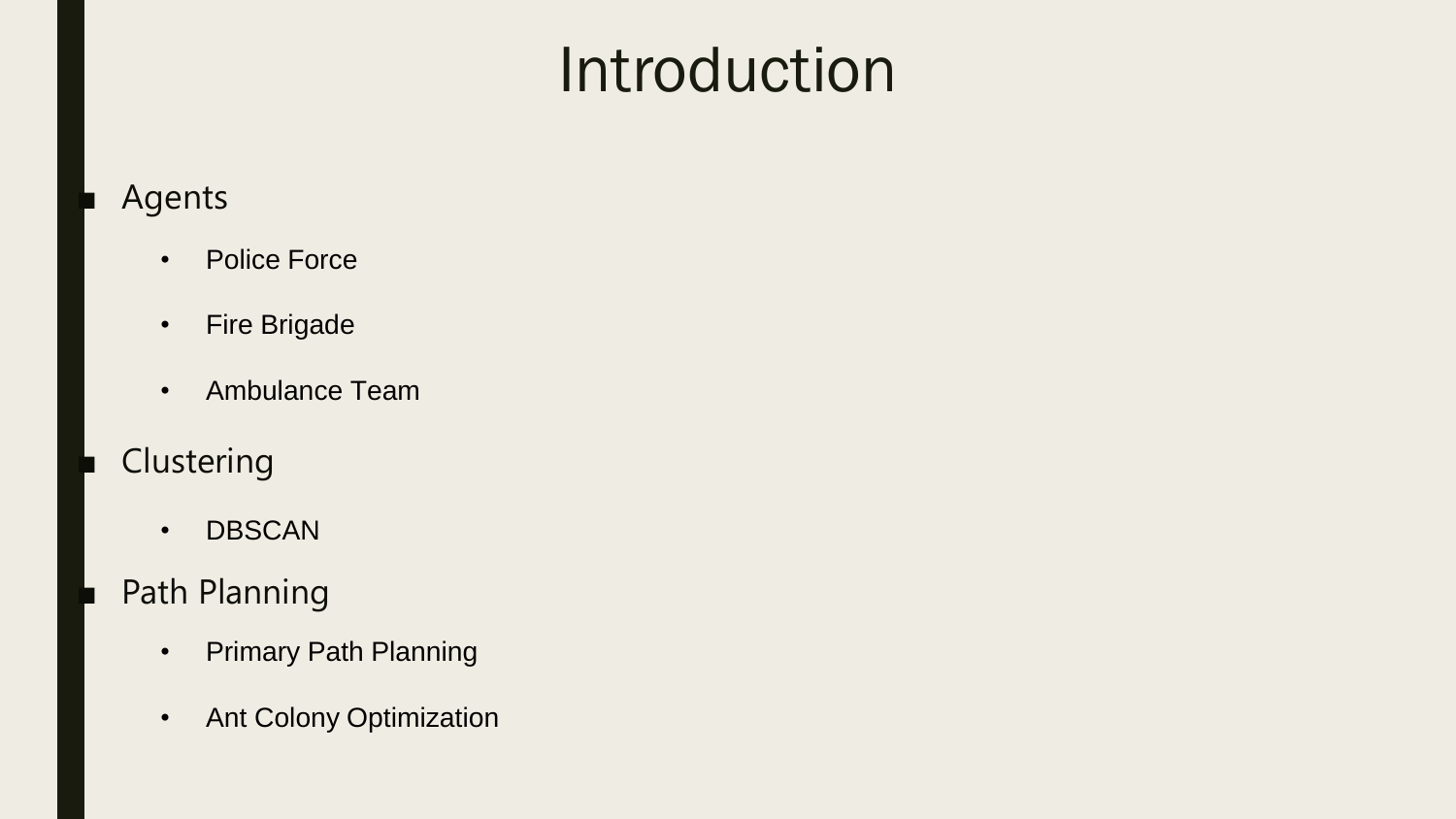### **Agents** Police Force

To have a better result on clearing the blockade, we used an algorithm that is similar to Ant Colony Optimization (ACO), and it works like the opposite of the ACO. The algorithm set a value to each road that the police force has been clear or already visited that road. And whenever the police visit that road again, it will add a number to the road value. The police force agent must visit and clean the roads with the fewer value. We used this algorithm, and we saw that more than *90* percent of the situations, police force cleared all possible roads.



An example of our clustering clearing method. As you can see, the police force agent has already visited the blue, red and yellow roads and it is going to visit and clear the green roads. In this method, the road which is a neighbour of a building, will not get any value more than its neighbour road; and the agent can pass the higher valued roads if one of its neighbours has less value. If in a road, were more than one police force agent, the extra police force agent, will search the world for fire, civilians and blockade.

Our police force agents will clear the blocked roads in three groups:

1. Fire zones

For bringing the fire under our control, fire brigade agents need to have access to buildings which are on fire. Therefore, we should open their ways as fast as possible. Our police force agents only clear the routes to the building which are near or in the fire zones.

#### 2. Human

After cleaning all possible roads, these agents search for any alive human whether if a human is stuck in a blockade or it is just behind the blockade. We use communication to be aware of the exact position of stuck agents.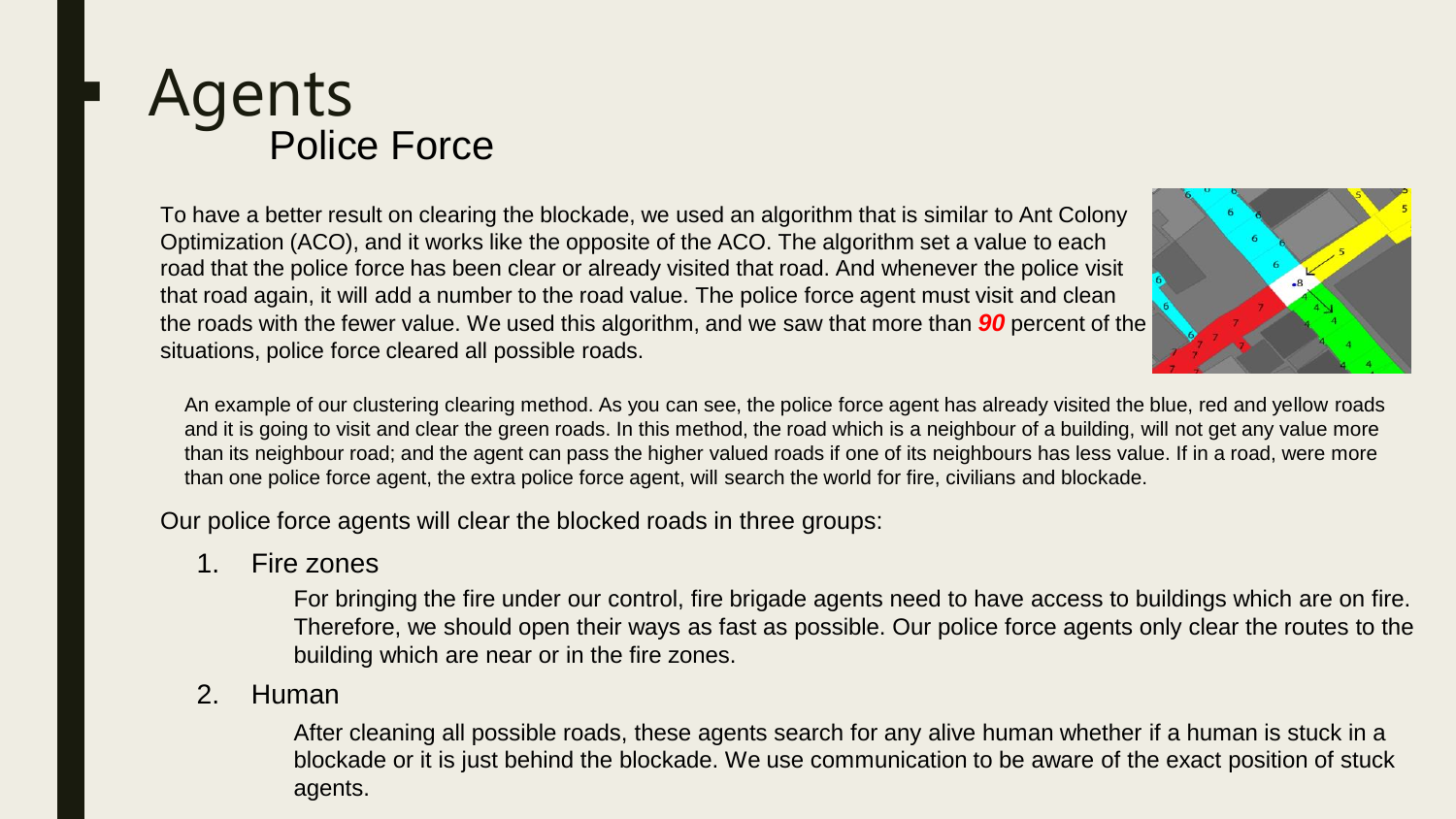## **Police Force Agents**

#### 3. Refuge

We assign each refuge to one police agent. When simulation begins, police forces move immediately towards their assigned refuge and clear its entrance. Finally, As soon as all entrances are cleared, these police forces will join "Human" and "Fire Zones"agents to help them out.



There is also a probability that there would be just a building near a refuge and there are no roads nearby. In this situation, we need to get the joint edges of refuge and buildings near that refuge. We do this repeatedly until there is no nearby building left and we have reached the entrance. We also used an algorithm similar to DBSCAN. When simulation begins, agent checks if there are more than one refuges near each other. If this has happened, those refuges will be assigned to only one police force. If the map does not have any refuge, the police force will clear the way end to the hydrants.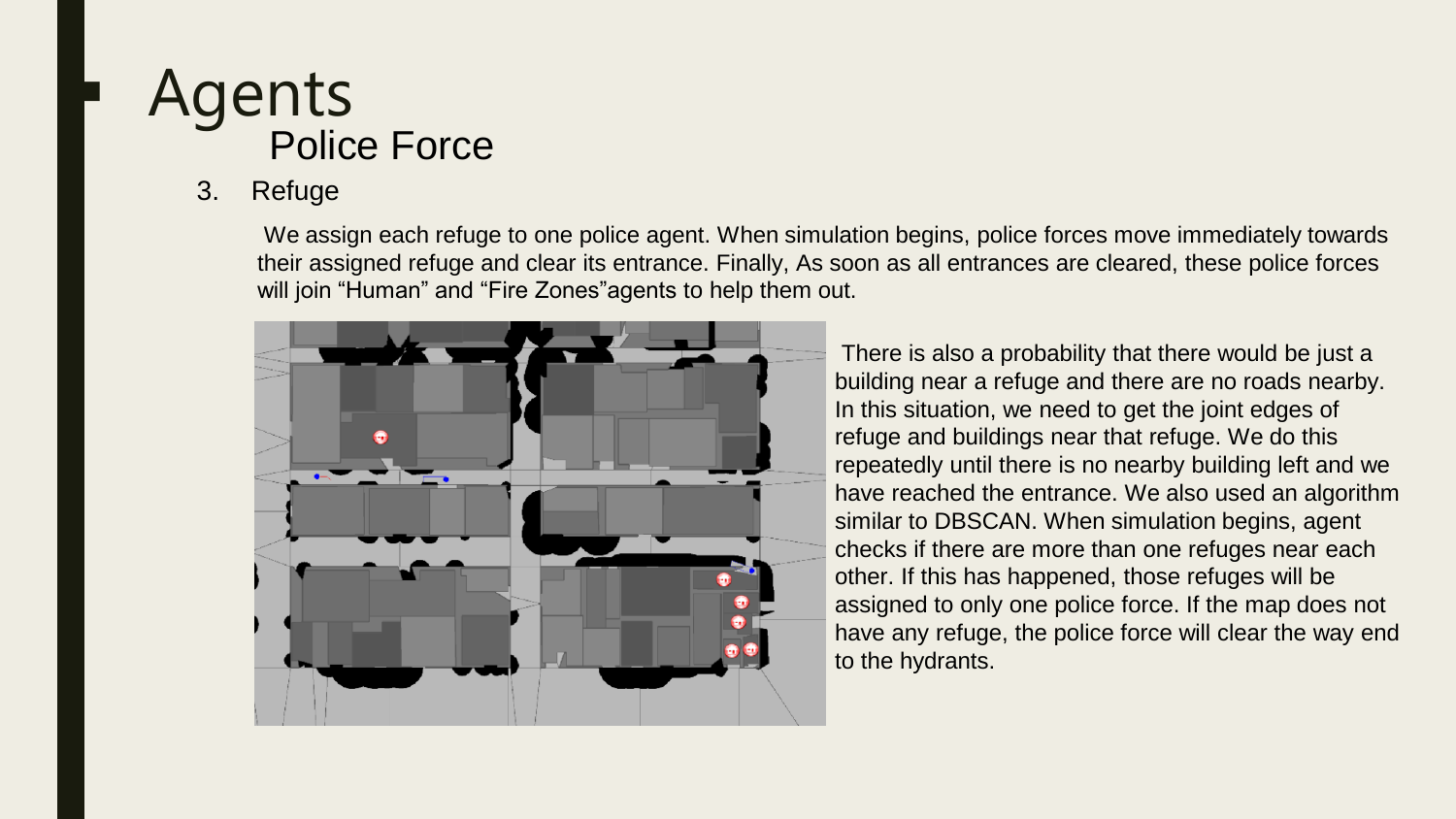## Police Force **Agents**

We also developed another feature in order to minimize the wasted time on path clearing. Suppose that there are two types of roads exist on the map:

- Primary roads
- Building Entrances

We did some examinations on the elapsed time of clearing all roads in the map, and we concluded that the elapsed time remarkably decreases when police forces are not planning to clear buildings' entrances. This is because of the RS concept, where usually agent must move to the building's entrance to clear the blockade. In order to have the least wasted time in the process of clearing roads, Except for the police forces that have to clear refuges' entrances, we do not pay attention to any building and its entrance, until the ambulance agents command the police force agents to clear the blockade



#### Police Force Agents Difference points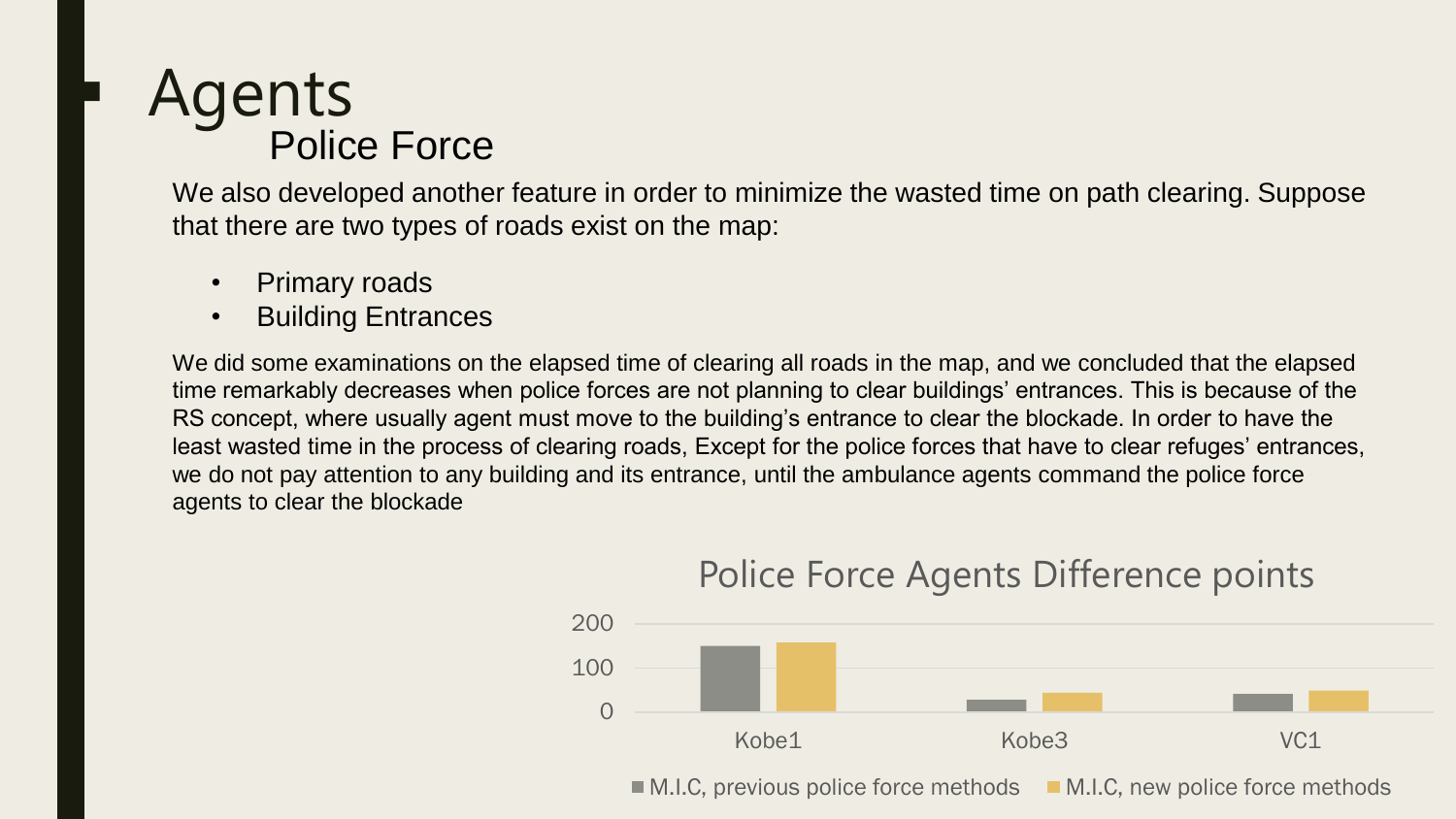## **Agents** Fire Brigade

The primary duty of fire brigade agents is to control the fire not to be extended and save other humans by extinguishing the fire near them. Fire search is designed to satisfy the following requirement:

- 1. Updating the shape of the fire
- 2. Finding new fire zones

Fire search is done according to our fire estimator and other parameters such as distance to fire zones and etc. After finding a new fire zone, fire search tried to update the shape of the fire, and any other pieces of information of the fire zone by visiting the fire buildings near the newly born fire zone. For finding a new fire zone, we're using a clustering algorithm (DBSCAN) and a formula for searching the necessary roads, and areas.

Each of the important targets in roads has the same value as the other targets except the gas station. For example, each gas station value is equal to 10 wooden buildings. After setting the value to each of the roads, agents will start searching the roads from the highest value to the lowest value. Each of the high priority roads will be searched by 2 fire brigade agents; then they will search the other roads until they find a target.

After finding fire zones and calculate the size of the fire, the most important thing to do is to, reach to that area and extinguish the on fire buildings. If the on fire building won't be reachable for the fire brigade agents (because of the roads blockade), they will command the police force to clear that blockade and if took a long time to remove the blockade, or because of the simulator problems, they stuck in there, they will try to prevent the fire transfers by filling up the nearest buildings to that fire zone.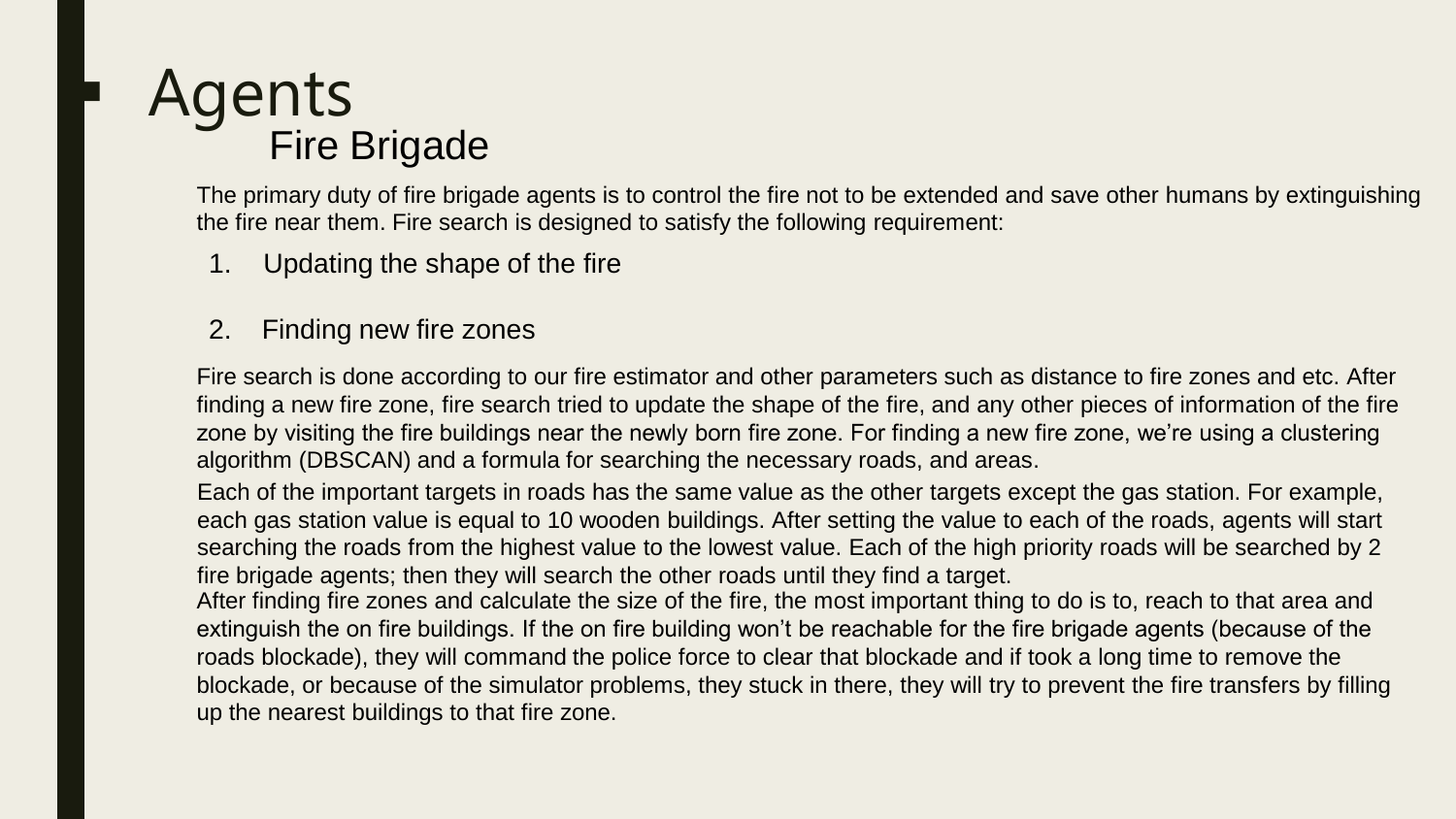### **Agents** Fire Brigade

Now we are working on a method, which will calculate and estimate the number of the needed fire brigade agents and the amount of the water that the building needs to be extinguished, using the building size, number of the building floors, material, fieryness, temperature and also agents water tank size, amount of the water that they have, distance between the each building and the agents, water pressure and etcetera. Using communication, agents will announce the building value and its information to each other, and the number of the needed agents will move to the target, and they will do their task.

There are some problems in extinguishing the fire that we try to solve. For instance, there are a lot of situations where the fire starts from a point and spreads around. Previously, we did not have any specific method to prevent the fire from spreading, but now, we developed a new algorithm to use on target allocation modules which helps us to achieve this purpose. In order to prevent the fire to be extended, we need to extinguish the fire from the outer-level of fire buildings. Regarding the fact that outer-level buildings have less fieryness value, so the first priority is the outer building because, while we are extinguishing them, we are preventing the fire transfers.







Fire Brigades are preventing the fire from spreading by extinguishing the outer buildings. Fire brigade at first, will extinguish all yellow buildings after that the orange ones and then the red buildings. Because the high temperature of the fire, some of the fire brigade will fill up the neighbour buildings of the yellow buildings to prevent the fire transfer.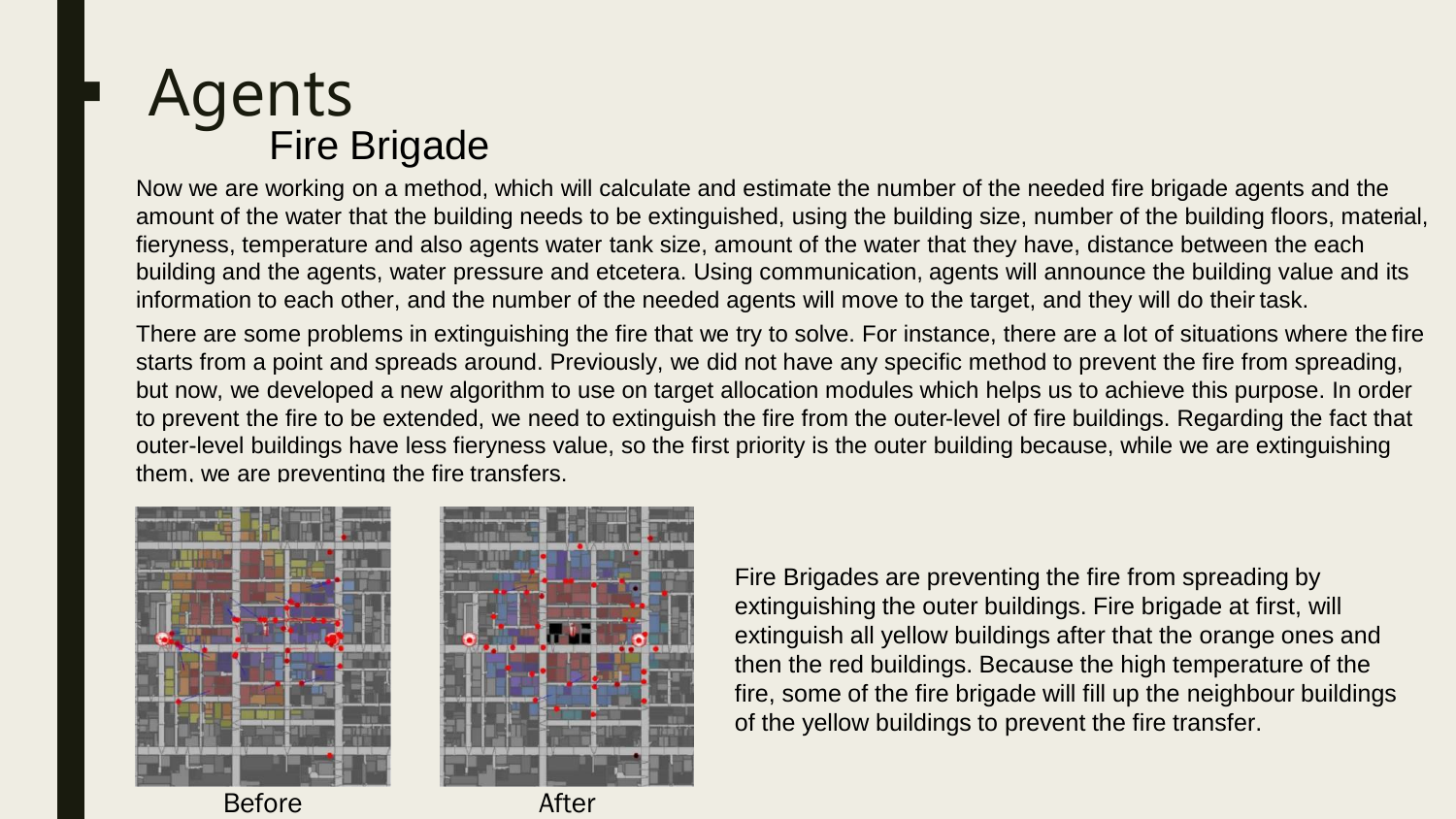#### Agents Ambulance Team

#### 1. Ambulance Team Main Task

As soon as clustering calculations are done and finished, the same amount of agents will be assigned to each cluster. For instance, if there are n agents and k clusters on the map, each cluster will have  $n \, k$  agents, but as this method might not perform as we expect. Then at the time we are writing this paper, we are actually working on a functionality which brings us a proper divider algorithm in order to assign the optimum number of agents to each cluster. Ambulance agent needs to visit all buildings to have the best-updated world model of the civilians, to save time for the ambulance team agents, we worked on an algorithm which adds each building that the agent sees in a list of all possible entities that are in that building; and the other agents will not check those buildings again. For no communication environments, we applied a self-organized task allocation strategy which will be a good help to the ambulance team rescuing operations. The allocation of the ambulance team agents to victims is performed based on particular specifications, like "death time," burriedness of the civilians, and the distance between the agent and the target

#### 2. Death Time

The cycle that a civilian dies in is called "Death Time." We have already designed a new algorithm for our team, called "Death Time" which estimate the cycles that may cause a civilian die.

For estimating the death time, we are considering the target burriedness, health point, estimated burriedness removing, exact position URN and the distance to the refugee (if the map doesn't have any refugee, this variable will equal to 1).

Agents have the highest priority for the ambulance team, because in some situations, there is one ambulance free in the roads, and the rest of them are in a building, and they have burriedness, so the best strategy is rescuing the ambulances, fire brigades, and police forces at first, and then rescue the civilians.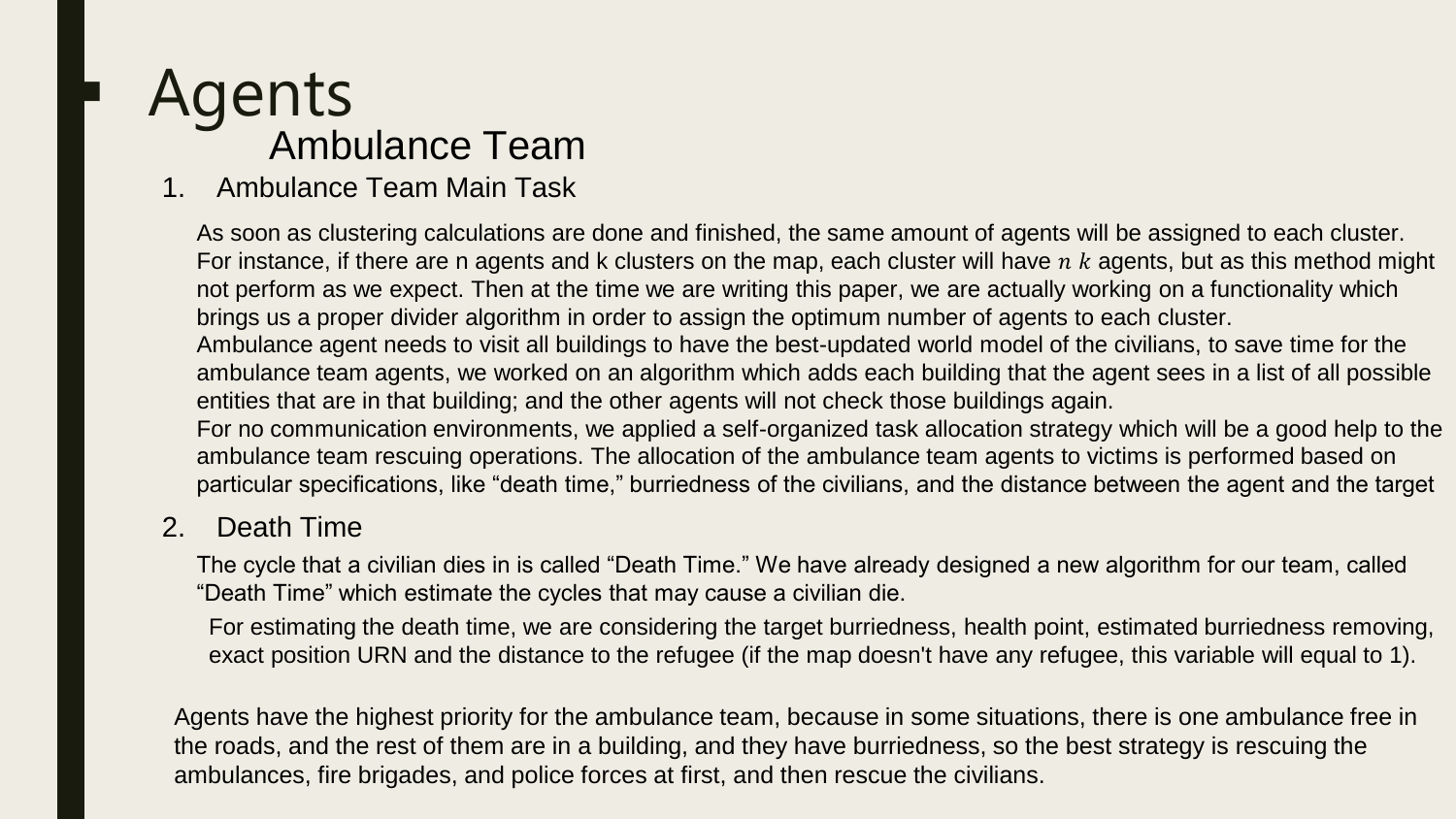## **Clustering**

According to the basic K-Means clustering algorithm, we need to provide a variable k that contains a numeric value. This value will be the number of clusters. Being able to assign the number of clusters you need is a good feature but the necessity of having a specific value to provide, leads us to a static process of clustering, while rescue simulation is a dynamic environment. Initializing a dynamic clustering algorithm will help the entire simulation to be as real as possible and also we can gain more possible scores.

Unlike ambulance team, fire brigades need to shut off the fire with their collaboration. That means that agents should work together with a partly low distance between them. Although, the procedure of ambulance team is to spread out throughout the entire map to rescue damaged humans.

We decided to use DBSCAN as our clustering algorithm. The algorithm gets two values ε and m, where ε stands for radius and m, stands for minimum points included in radius. The overall procedure of DBSCAN is to find the neighbours of every point within ε radius, identify the core points with more than m neighbours and finally consider non-core points as noises. In this case, we choose a random building as a temporary-core point, get building-type objects in its ε range and then calculate a density rate based on the number of buildings in range. If density rate of each cluster is greater than m, that building and also nearby buildings in ε range will be included in a single cluster. Besides creating these clusters, another important point is the way we handle noise points. We have explained this in "Strategies" section.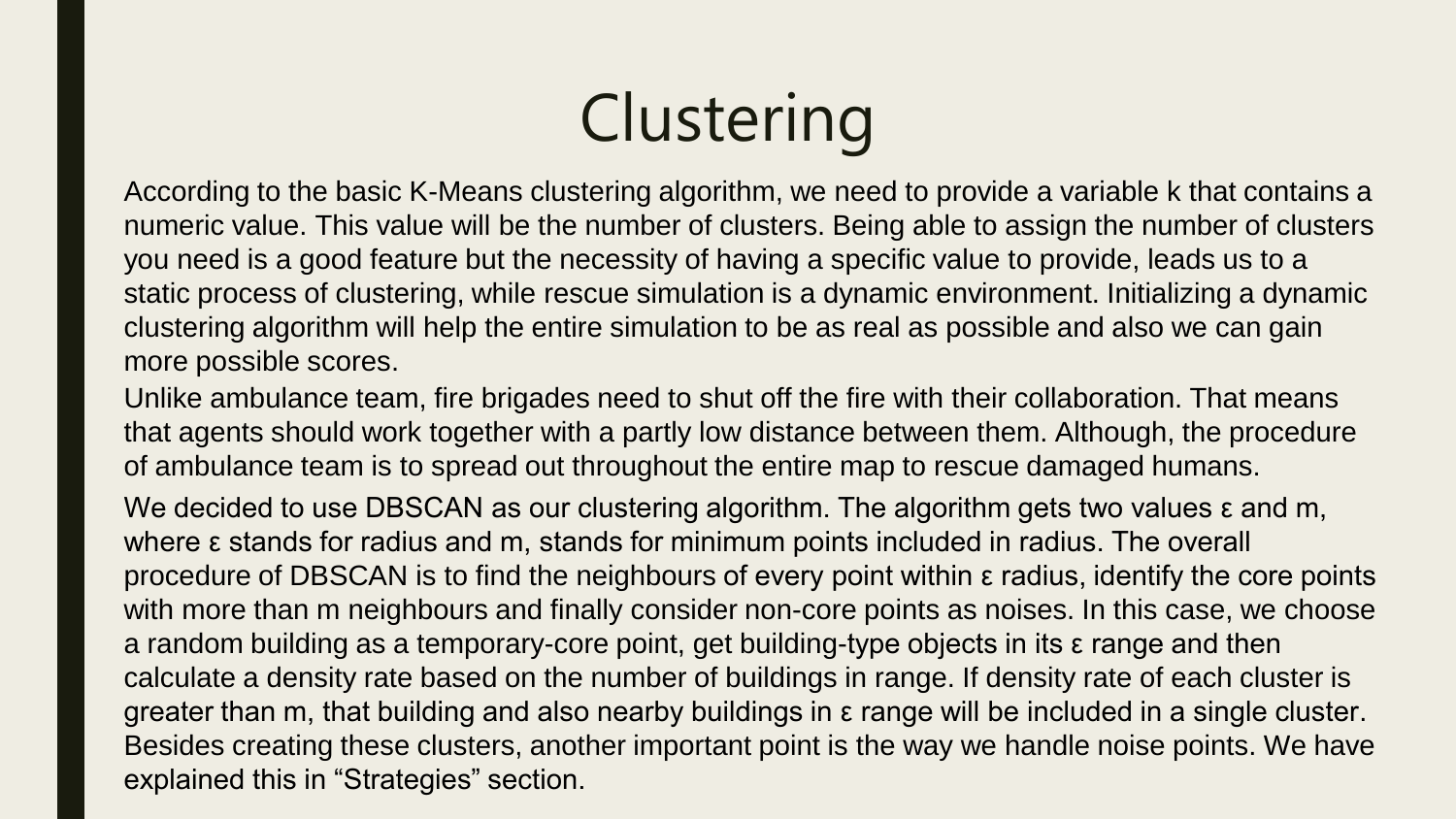## **Path Planning** Primary Path Planning

According to our examinations, A-Star acts perfectly in small graphs where we would have the shortest path in the shortest time. But as the graph becomes larger, AStar performs more like BFS algorithm and finally, as the graph becomes larger again, A-Star, BFS and Dijkstra will perform the same as each other. However, A-Star delivers much faster performance than other algorithms in any situation. In order to consider fire zones and blockades in our path calculation, we allocate more weight to some nodes based on the type of agent and its target, and automatically A-Star will not consider that node to calculate the best path.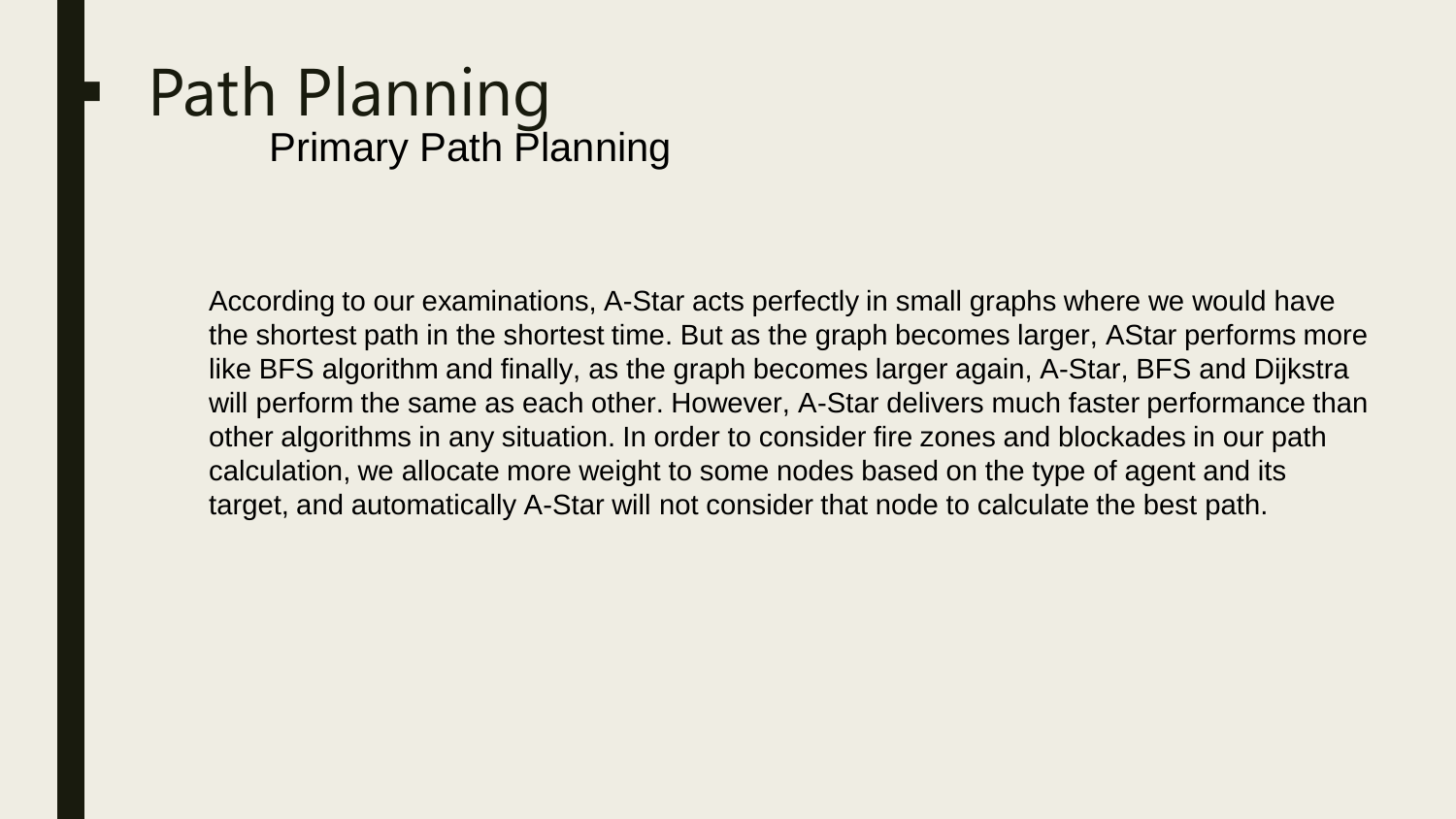## **Path Planning** Primary Path Planning

#### **Dijkstra**

Dijkstra algorithm primary duty is to find the shortest paths between the nods in a graph. The way that the Dijkstra algorithm work is as follow:

1- At first, one of the nodes of the graph will be called as "initial node."

2- Build a list of unvisited nods, and named them unvisited set.

3- For the current node, it will consider all of its neighbours.

4- Calculate the tentative distance between them.

5- The goal is to find the shortest way, so it will compare the distances, and it will select the smallest one.

6- After considering its all neighbours, it will mark the current node as visited and it will remove it from the unvisited set.

7- This will be done as long as checking unvisited nodes.

8- Now it will select the best path, using the smallest index.

But this algorithm has a critical problem because it uses sophisticated computing, it will take a long time to find the path, and it causes a problem in the agent's operations.

#### • Breadth-first search

Breadth-first search (BFS) is an algorithm for traversing or searching tree or graph data structures. This non-recursive implementation is similar to the non-recursive implementation of depth-first search, but differs from it in two ways:

1- It uses a queue instead of a stack (First In Last Out).

2- It checks whether a vertex has been discovered before enqueueing the vertex rather than delaying this check until the vertex is dequeued from the queue.

But this algorithm (BFS) has a little critical problem that will cause a delay in the agent's works because, in addition to checking the main routes, it will also review the sub-routes(paths that end in the other buildings). Because of that, we need a faster algorithm, so we decided to choose the "A\*" algorithm.

• A-Star

"A-Star" pathfinding algorithm, is one of the best path planning algorithm because of its speed and accuracy to find the best path. A-Star uses the best-first search algorithm, and it finds the shortest path to the target by searching among of the possible paths.

A\* is known as its fast pathfinding, so after our examinations, we decided to use the A-Star pathfinding algorithm for our path planning. A-Star is good alone, but it could be better with another algorithm that helps the agents to choose the best path to their targets. Therefore, we decided to use Ant Colony Optimization, to increase the result of our work.

 $A^*$ Diikstra  $(BFS)$ 

**Breadth First Search** 

10x10

**Distance** 

| Nodes expanded  | 35     | 71     | 69     |
|-----------------|--------|--------|--------|
| <b>Steps</b>    |        | 11     | 11     |
| <b>Distance</b> | 13.071 | 13.899 | 13.071 |





93.326

88.355

Closed Set Chosen Path Start Point Target Frontier Obstacle

88.355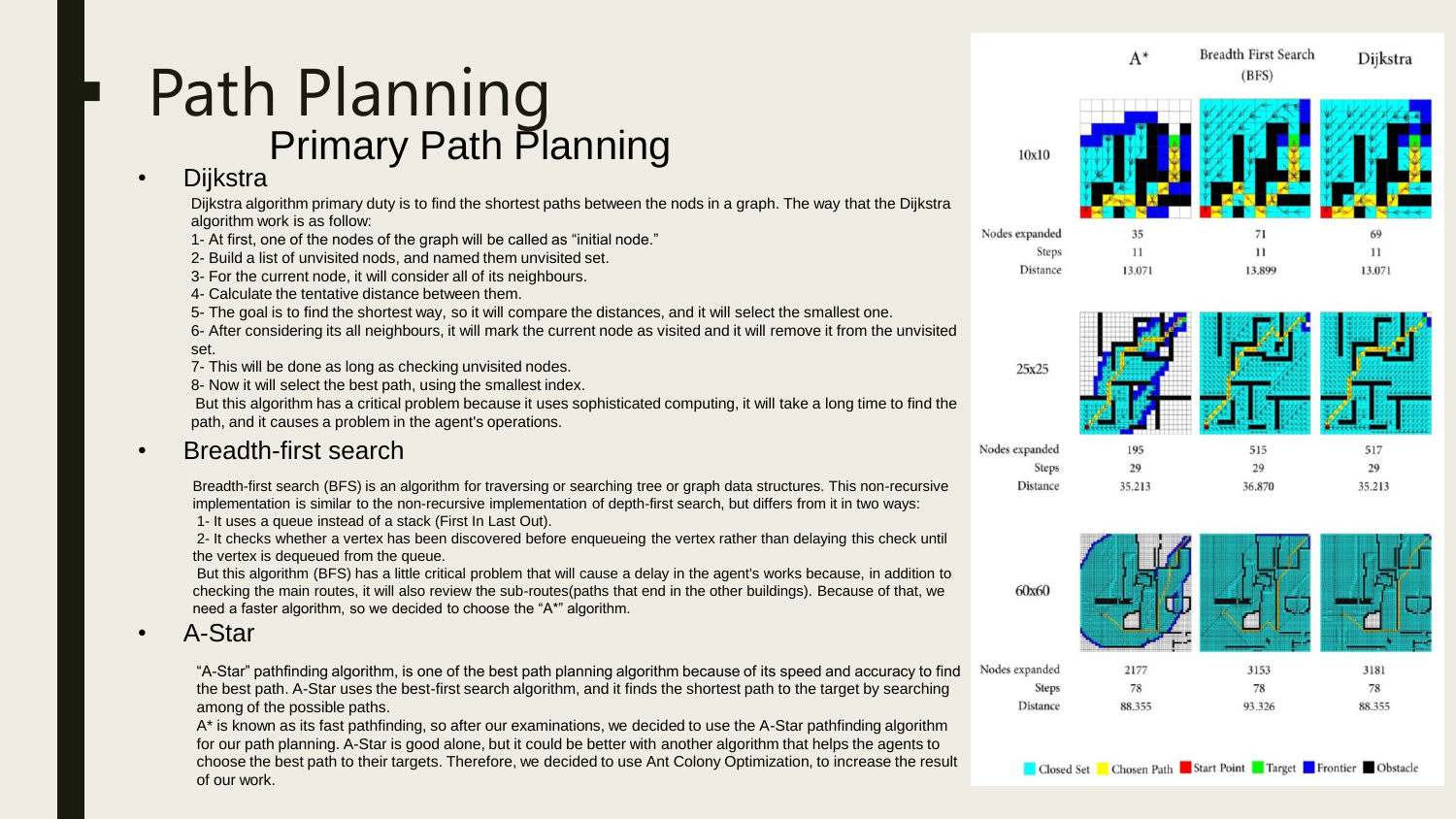## **Path Planning** Ant Colony Optimization

In the natural world, ants of some species and randomly, and upon finding food return to their group while laying down pheromone paths. If other ants find such a way, they are likely not to keep moving at random, but instead to follow the trail, returning and reinforcing it if they eventually see food. The overall result is that when one ant finds a right path from the colony to a food source, other ants are more likely to follow that way, and positive feedback eventually leads to all the ants following a single track. The idea of the ant colony algorithm is to mimic this behaviour with "simulated ants" walking around the graph representing the problem to solve. Ant Colony Optimization is a useful algorithm that helps our path planning system to estimate the fastest, cleanest and the best way for the agent's movement.